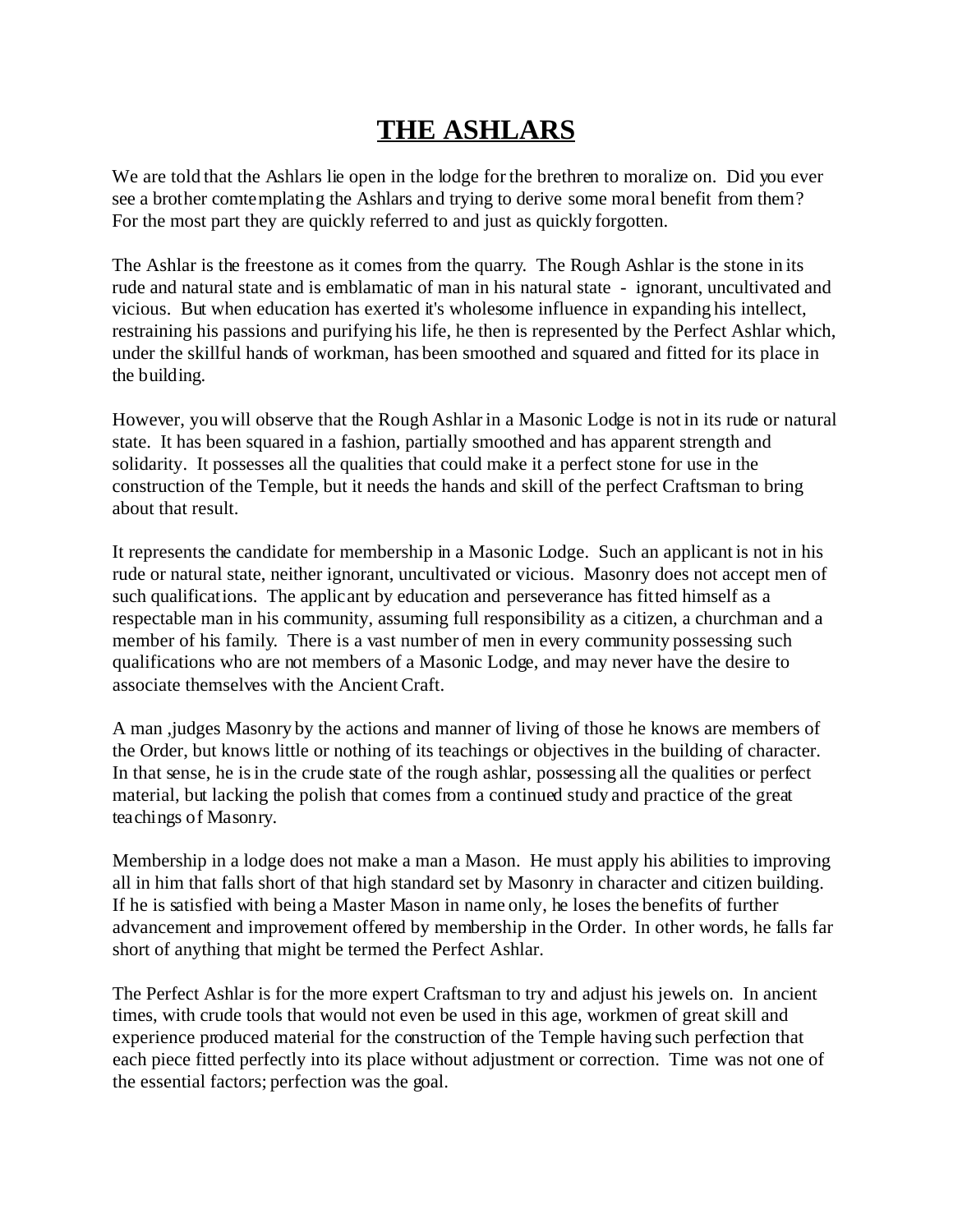To keep this state of perfection in absolute balance, a standard must have been set whereby the workmen could constantly test their tools to know that continued wear and use had not changed the measurements; even in the slightest degree. Did they have a Perfect Ashlar on which to make such a test?

We are told that the Perfect Ashlar is for the more expert workmen to "try" and adjust their tools on. In Masonry, we are the workmen, whether we be active or inactive, workers or drones. What are our "jewels", our most prized possession? If we have absorbed any of the teachings Masonry, the building of character and a Christian way of life are two of the many jewels that should constantly be before us. And in the building of that state of perfection to which we attain, what Perfect Ashlar have we that we might go to and "try" the tools with which we have been working, to know that they are still of fine quality and in perfect condition for the job that lies before us.

In every Masonic Lodge there rests on the Altar in the centre of the room the V.O.T.S.L. It is the solid foundation upon which Masonry in our lives is built. It never changes. Civilizations may come and go, but the Book of Books remains the same, adaptable to all conditions and manner of men, in good times and bad, in peace or war, a guide for mankind.

How often do we consult this Guide to try and adjust the jewels which are ours and which may need to be altered to get them back to that state of perfection which we as Masons should endeavor at all times to hold as our standard way of life?

I am afraid that in this busy world of today, we neglect this practice. Therefore, as we think of the Ashlars and try to do a little moralizing, let us forget, even for a brief period, the material things in our lives, and direct our thoughts to the more important duty of contemplating our own defects and shortcomings, and adjusting our way of life and bringing it more in harmony with that standard given us by the Great Creator in the V.O.T.S.L.

**The Ashlars are not just two pieces of stone**. They represent what we have been and what we hope to be. It is up to each individual Mason to pass his own judgment on himself and to adjust his jewels accordingly, so that when the time comes and he lays down his tools and makes the final journey to the Grand Lodge Above, he may leave behind a reputation as a wise counsellor, a pillar of strength and stability, a Perfect Ashlar on which younger Masons may test the correctness and value of their own contribution to the Masonic order.

\* \* \* \* \* \* \* \* \* \* \* \* \* \* \* \* \* \*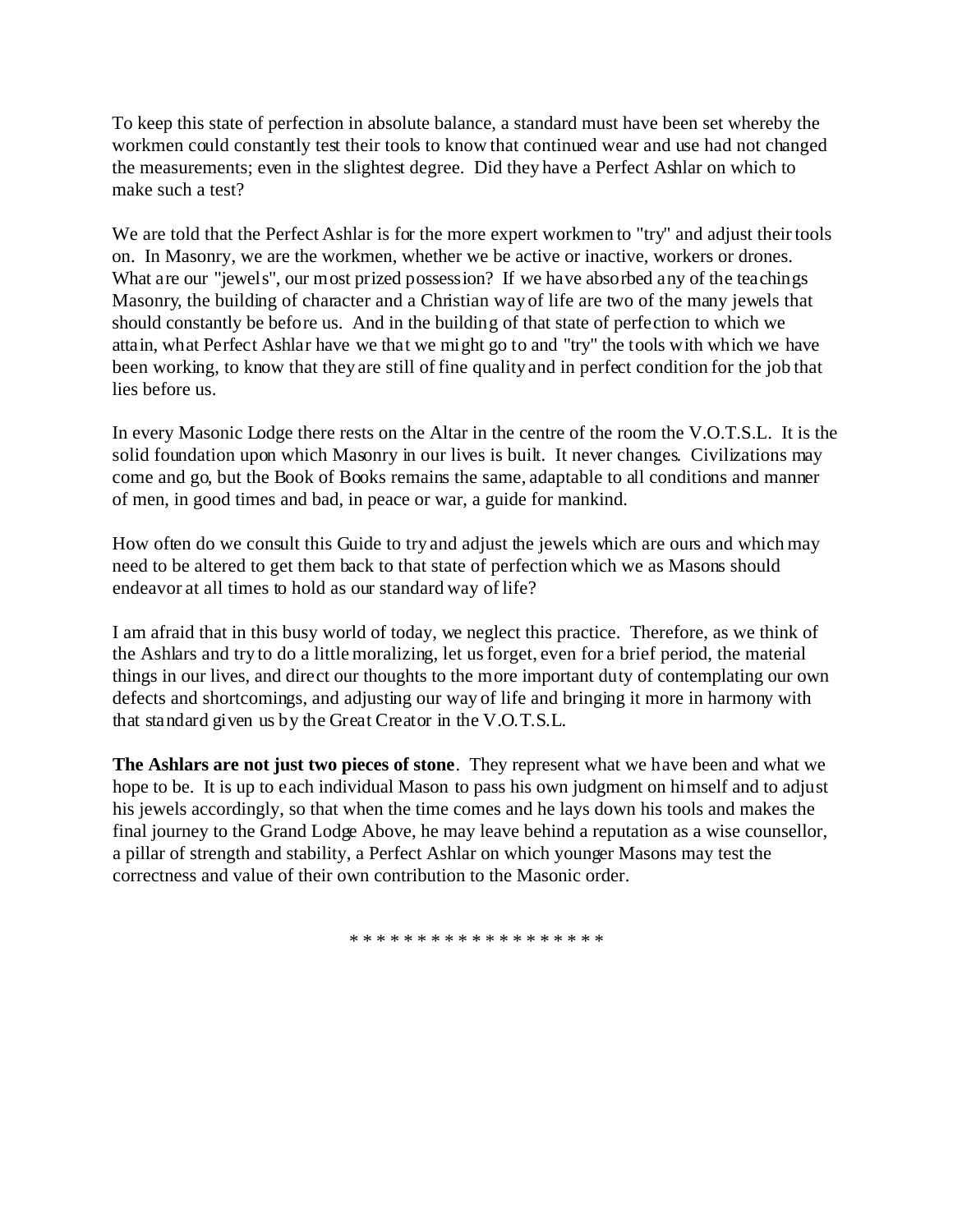## **THE PLUMB RULE**

The jewels of the three principal officers of a Lodge are also the working tools of the fellowcraft degree. They are the: **PLUMB**, **LEVEL**, and **SQUARE**. Why are these jewels given these distinctions? There are two basic reasons: First, in earlier times, the fellowcraft was the ultimate degree. There was no Master Mason degree. The fellowcraft was the Journeyman of today. The working tools of a fellowcraft were the tools of a master craftsman or journeyman. When the master mason degree was instituted, other working tools were selected to fulfill the ritual requirements. Secondly, while masonry makes use of many esteemed working tools, (ie: Gavel, 24" gauge, trowel, skirret, chisel, pencil, setting maul, etc..) it is the square, level and the plumb which are the fundamental tools that are absolutely necessary to erect any edifice be it physical or spiritual.

The plumb or plumb rule is an instrument of antiquity. The earliest craftsmen used a weighted cord as a plumb. The Greeks of yore formed a bob of lead on a cord and they gave it a name: MOLUBDOS, meaning lead. From this working tool evolved the name MOLYBDENUM, the name of a well known metal. The ever practical Romans took the word and latinized it to become PLUMBUM, the tool to measure perpendiculars of structures, walls, aqueducts, and fortifications in every corner of the roman empire. The Gauls adopted the tool, and their successors, the Normans, shortened the word to PLOMB. The Britons added the letter "a" to coin a new word: APLOMB, meaning not easily upset -- not off center. Later, Englishmen revised the spelling to PLUMB and it became a verb as well as a noun. Early English mariners used this tool. Shakespeare called it a plummet: "Deeper than ere a plummet sounded."

It was the French who began to call the lead bob a ball. In French BOULE, meaning a ball of lead small leaden balls or boules were the primitive BULLETS. The Latins modified the word to BULLA. They used very small bullas which they compressed into a thin wafer, utilizing it as a legal seal for documents. Thus was born the Papal BULL -- it is definitely not of bovine origins!

While originally a simple lead weight on a string, the plumb, when required by expert craftsmen, evolved into the shape of the Junior Wardents jewel, and specifically adapted for operative stonemasons. It is interesting to note that this jewel or tool is sometimes found to be richly embellished with symbols (sun, moon, all-seeing eye, etc.) and at other times very plain.

Reference to the plumb arises throughout masonic rituals and books and throughout the lore of masonic catch-questions: Examples:

Ques: How long have you been a mason?

Ans: Ever since I was raised from a dead level to a living perpendicular on the squares by the hand of a friend, whom later I found to be a brother.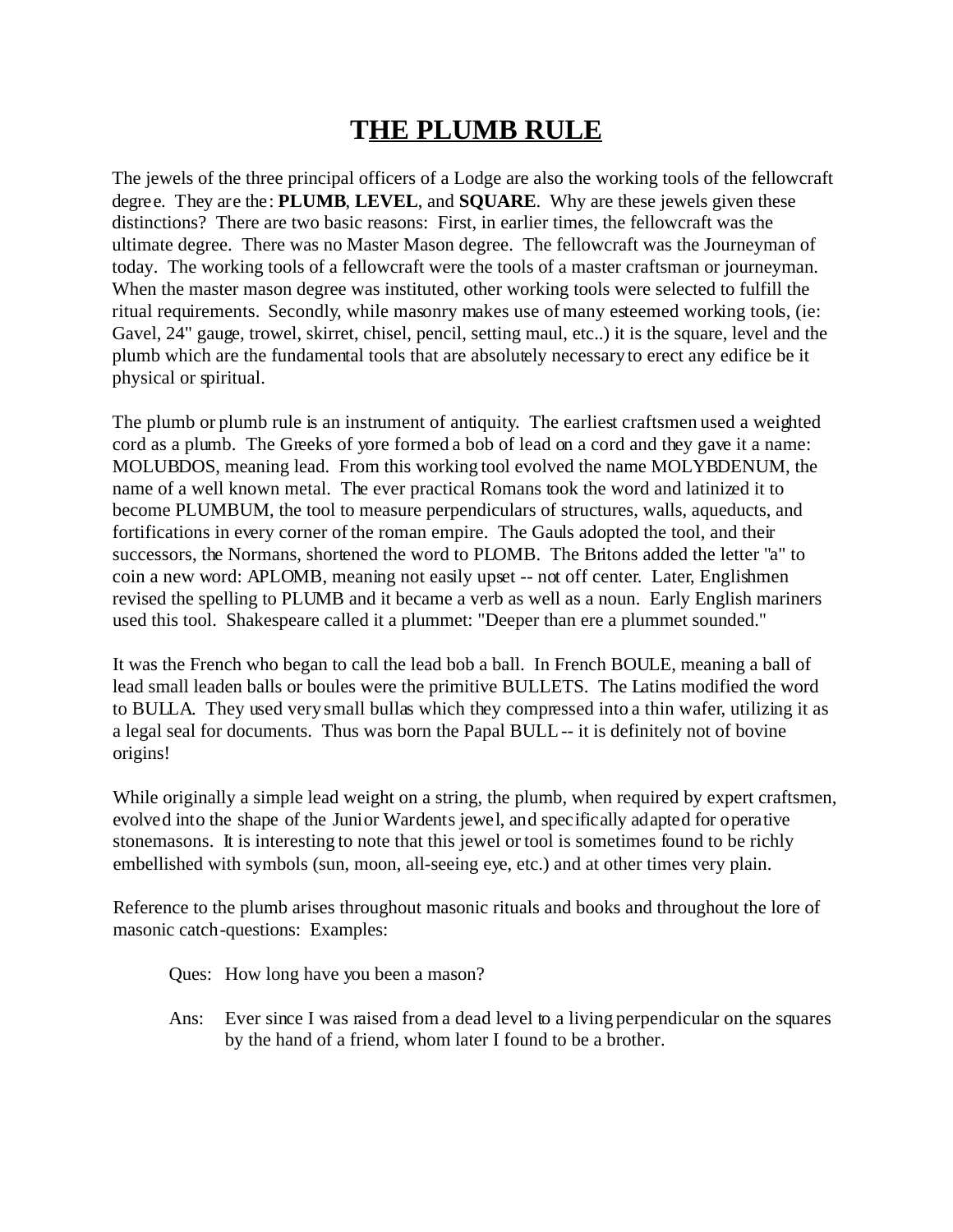If you were to visit an American York Rite lodges you will find that in the FC degree the VSL is opened on the book of Amos; and it contains an excellent example of the beauty of the plumb:

"Behold, the Lord stood upon a wall, with a plumb line in his hand.

He said: "Amos, what seeth thou?"

Amos replied, "A plumb line."

The Lord said, "Behold, I will set a plumb line amidst my people Israel,

and I will pass by them nevermore."

To the operative masons, the level and plumb were intertwined, and together they formed a square. Brethren, the plumb rule is an instrument used in architecture by which a building is raised in a perpendicular direction; and it is figurative of an upright and true course of life. It typifies care against any deviation from the masonic upright line of conduct! If you apply the square to the level, you get the PLUMB -- the living perpendicular esteemed by all true craftsmen, and the emblem of growth and immortality. It is a truly magnificient jewel, an indespensible working tool; and when applied to the work with its fellows, the square and the level, it opens the doorway of that middle chamber in those immortal mansions, whence all goodness emanates.

> The best logician is our God, Whom the conclusion never fails; He speaks - it is; He wills -- it stands; He blows -- it falls; He breathes -- it lives; His words are true .-- e'en without proof, His counsel rules without command, Therefore can none foresee his end Unless on God is built his hope. And if we here below would learn By Compass, Needles Square and Plumb, We never must o'erlook the mete Wherewith our God hath measur'd us.

[Poem: by J.V.A. Andreae, a German and printed in 1623. Translated into English by:- F.F. Schnitger and G.W. Speth]

Brethren, I give to you one last reference, from Isaiah XXV, 16-17:

 Therefore thus saith the Lord God, Behold, I lay in Zion for a foundation a stone, a tried stone, a precious corner stone, a sure foundation: he that believeth shall not make haste. Judgment also will I lay to the line; and rightness to the plummet.